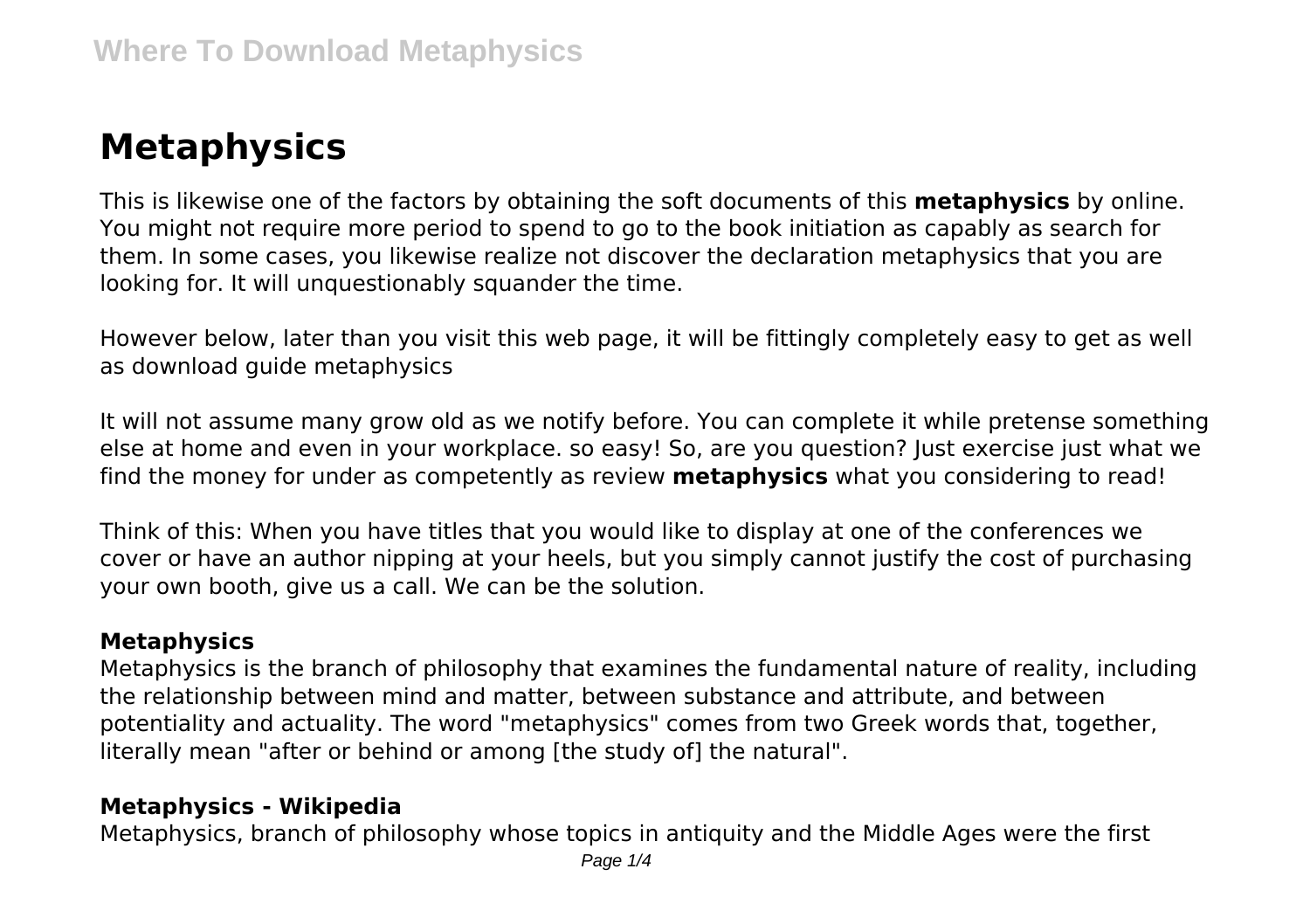causes of things and the nature of being. Later, many other topics came to be included under the heading 'metaphysics.' The set of problems that now make up the subject matter of metaphysics is extremely diverse.

#### **metaphysics | Definition, Problems, Theories, History ...**

Metaphysics definition is - a division of philosophy that is concerned with the fundamental nature of reality and being and that includes ontology, cosmology, and often epistemology. How to use metaphysics in a sentence. Did You Know?

# **Metaphysics | Definition of Metaphysics by Merriam-Webster**

1. The Word 'Metaphysics' and the Concept of Metaphysics. The word 'metaphysics' is notoriously hard to define. Twentieth-century coinages like 'meta-language' and 'metaphilosophy' encourage the impression that metaphysics is a study that somehow "goes beyond" physics, a study devoted to matters that transcend the mundane concerns of Newton and Einstein and Heisenberg.

# **Metaphysics (Stanford Encyclopedia of Philosophy)**

Metaphysics definition, the branch of philosophy that treats of first principles, includes ontology and cosmology, and is intimately connected with epistemology. See more.

# **Metaphysics | Definition of Metaphysics at Dictionary.com**

Define metaphysics. metaphysics synonyms, metaphysics pronunciation, metaphysics translation, English dictionary definition of metaphysics. ) n. 1. Philosophy The branch of philosophy that examines the nature of reality, including the relationship between mind and matter, substance and...

# **Metaphysics - definition of metaphysics by The Free Dictionary**

Page 2/4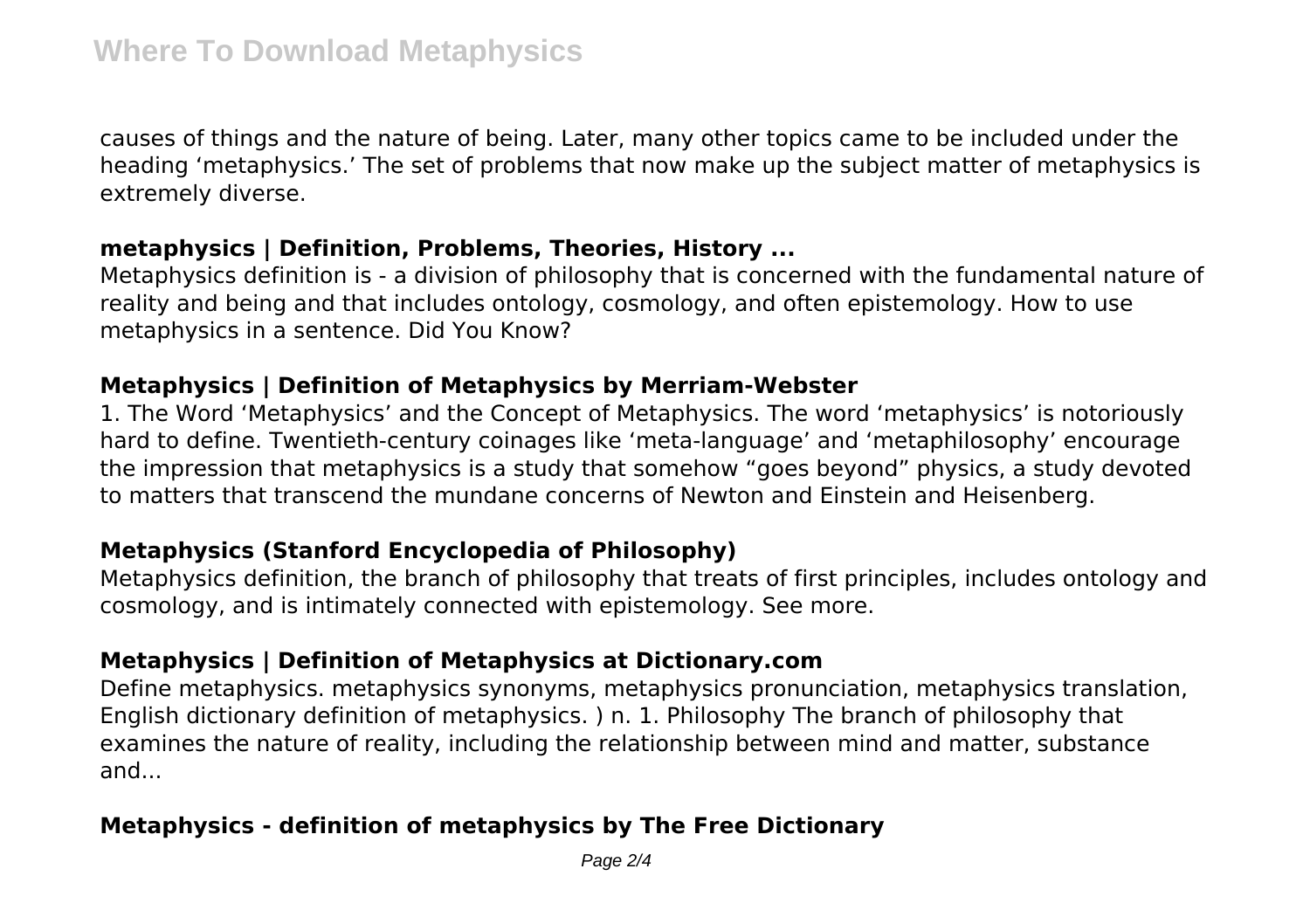Metaphysics is a branch of philosophy that studies the ultimate nature of existence, reality, and experience without being bound to any one theological doctrine or dogma. Metaphysics includes all religions but transcends them all. Metaphysics is the study of ultimate cause in the Universe.

### **What is the meaning of Metaphysics?**

Metaphysics is the branch of philosophy responsible for the study of existence. It is the foundation of a worldview. It answers the question "What is?" It encompasses everything that exists, as well as the nature of existence itself. It says whether the world is real, or merely an illusion. It is a fundamental view of the world around us.

## **Metaphysics - Importance Of Philosophy**

So What is Metaphysics? The term "Metaphysics" is the combination of two words; Meta & Physics. Physics is the branch of science dealing with the matter and its motion, while Meta is a Greek word, while means beyond, over or before something. Metaphysics implies to all the knowledge that is beyond the understanding of physics.

# **What is Metaphysics - A Modern Metaphysical Perspective**

Metaphysics is the branch of philosophy concerned with the nature of existence, being and the world. Arguably, metaphysics is the foundation of philosophy: Aristotle calls it "first philosophy" (or sometimes just "wisdom"), and says it is the subject that deals with "first causes and the principles of things".

Copyright code: d41d8cd98f00b204e9800998ecf8427e.